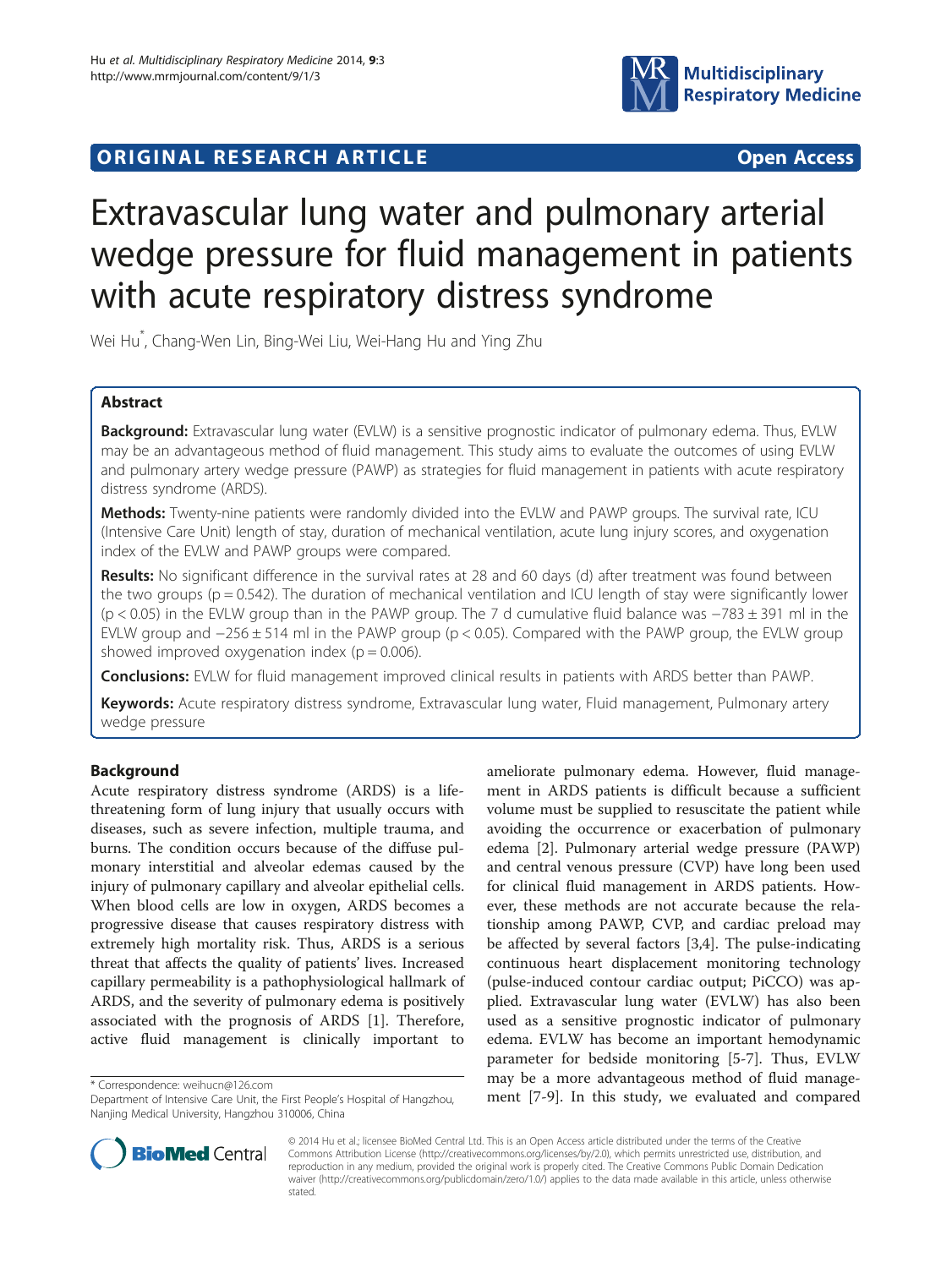| <b>Groups</b>     | n<br>(cases) | Gender (cases) | Age       | <b>APACHEa</b><br>score | <b>SOFA</b><br>score | ALI score<br>at baseline | Oxygenation index at<br>baseline (mmHq) |  |
|-------------------|--------------|----------------|-----------|-------------------------|----------------------|--------------------------|-----------------------------------------|--|
|                   |              | M              | (years)   |                         |                      |                          |                                         |  |
| <b>EVLW Group</b> |              |                | $50 + 13$ | $22.20 + 3.14$          | $9.33 + 2.41$        | $2.78 + 0.45$            | $127.57 \pm 18.59$                      |  |
| PAPW Group        | 14           |                | $49 + 12$ | $21.93 + 3.77$          | $9.36 + 2.34$        | $2.83 + 0.53$            | $133.73 + 22.92$                        |  |

<span id="page-1-0"></span>Table 1 The general characteristics of patients enrolled in the two groups

Data are shown as mean ± SD.

the outcomes of ARDS patients treated with fluid management by EVLW and PAWP.

## Subjects and methods

#### **Patients**

This study was approved by the Ethics Committee. All 29 adult ARDS patients or their guardians signed an informed consent form upon recruitment and enrolment for this study. All patients were hospitalized at the ICU (Intensive Care Unit). Patients were diagnosed according to the American-European Consensus definition of ARDS provided in 1994: (a) acute onset; (b) bilateral infiltrates on chest radiograph consistent with pulmonary edema; (c) ratio of partial pressure of arterial oxygen  $(PaO<sub>2</sub>)$  to fraction of inspired oxygen  $(FiO<sub>2</sub>)$  less than 200; and (d) absence of left atrial hypertension. The study period lasted from January 2009 to November 2011. The study excluded patients with severe pulmonary hypertension, complete left bundle-branch block, pneumonectomy, interstitial lung disease, and bacterial endocarditis. Patients discharged against medical advice were also excluded.

The patients were randomly divided into the EVLW  $(n = 15)$  and PAWP  $(n = 14)$  groups. The causes of ARDS in the EVLW group included severe pneumonia  $(n = 6)$ , abdominal infection  $(n = 3)$ , multiple trauma  $(n = 2)$ ,  $H_1N_1$  (*n* = 2), severe acute pancreatitis (*n* = 1), and irritant gas inhalation  $(n = 1)$ . The causes of ARDS in the PAWP group included severe pneumonia  $(n = 5)$ , abdominal infection (*n* = 3), multiple trauma (*n* = 1),  $H_1N_1$  $(n = 2)$ , severe acute pancreatitis  $(n = 2)$ , and urinary tract infection  $(n = 1)$ . The general characteristics of the patients from the two groups are listed in Table 1. No significant differences were observed between the two groups ( $p > 0.05$ ).

# Methods

All patients admitted to the ICU were treated by mechanical ventilation to manage the primary disease. Mechanical ventilation was performed according to the protective ventilation strategy recommended by the ARDS Network. In general, a pressure control ventilation or biphasic positive airway pressure mode was adopted, with the controlled peak airway pressure <  $35 \text{ cm } H_2O$ , the plateau pressure  $<$  30 cm H<sub>2</sub>O, and the force inspiratory oxygen and positive pressure respiration set according to titration. The patients were evaluated using Acute Physiology and Chronic Health Evaluation II and Sequential Organ Failure Assessment scores. For the EVLW group, a standard central venous catheter (Arrow Electronics, New York, USA) was inserted into either the internal jugular or subclavian location, and an arterial catheter (Pulsion Medical Systems, Munich, Germany) was inserted into the descending aorta via the femoral artery using the Seldinger technique. During fluid management, EVLW was measured every 8 h and maintained within 3 ml/kg to 7 ml/kg. When EVLW reached or exceeded 7 ml/kg, the patient was treated with diuretics or continuous renal replacement therapy (CRRT). For the PAWP group, a Swan-Ganz floating catheter (Arrow Electronics, New York, USA) was inserted into the pulmonary artery using the Seldinger technique. PAWP was measured every 8 h and maintained within 8 mm Hg to 12 mm Hg. When PAWP reached or exceeded 12 mm Hg, treatment with diuretics or CRRT was performed. All decisions on patient management, including fluid and ventilator management, were made by the primary intensive care physicians caring for the patient. This study was conducted in accordance with the declaration of Helsinki. The experiments were approved by the Ethics Committee of the first People's Hospital. Written informed consent was obtained from all participants.

#### Outcome variables

Vital signs, such as blood pressure, were recorded every hour. The 24 h intake and discharge fluid volume were also recorded daily. The acute lung injury score and oxygenation index were calculated every 24 h. Survival rates at 28 and 60 d after treatment were taken as the primary endpoints. Finally, the ICU length of stay (ICU LOS)

Table 2 Comparison of duration of mechanical ventilation, ICU LOS and survivals at 28 days and 60 days in the two groups

| Groups         | <b>Duration of</b><br>mechanical<br>ventilation (days) | ICU length<br>of stay (days) 28 days (%) 60 days (%) | Survival at Survival at |       |
|----------------|--------------------------------------------------------|------------------------------------------------------|-------------------------|-------|
| FVI W<br>group | $10.13 + 3.02*$                                        | $12.53 + 3.50*$                                      | 73.33                   | 73.33 |
| PAWP<br>group  | $12.64 + 2.89$                                         | $15.50 + 2.50$                                       | 78.57                   | 78.57 |

Data are shown as mean  $\pm$  SD,  $*p$  < 0.05 versus PAWP values.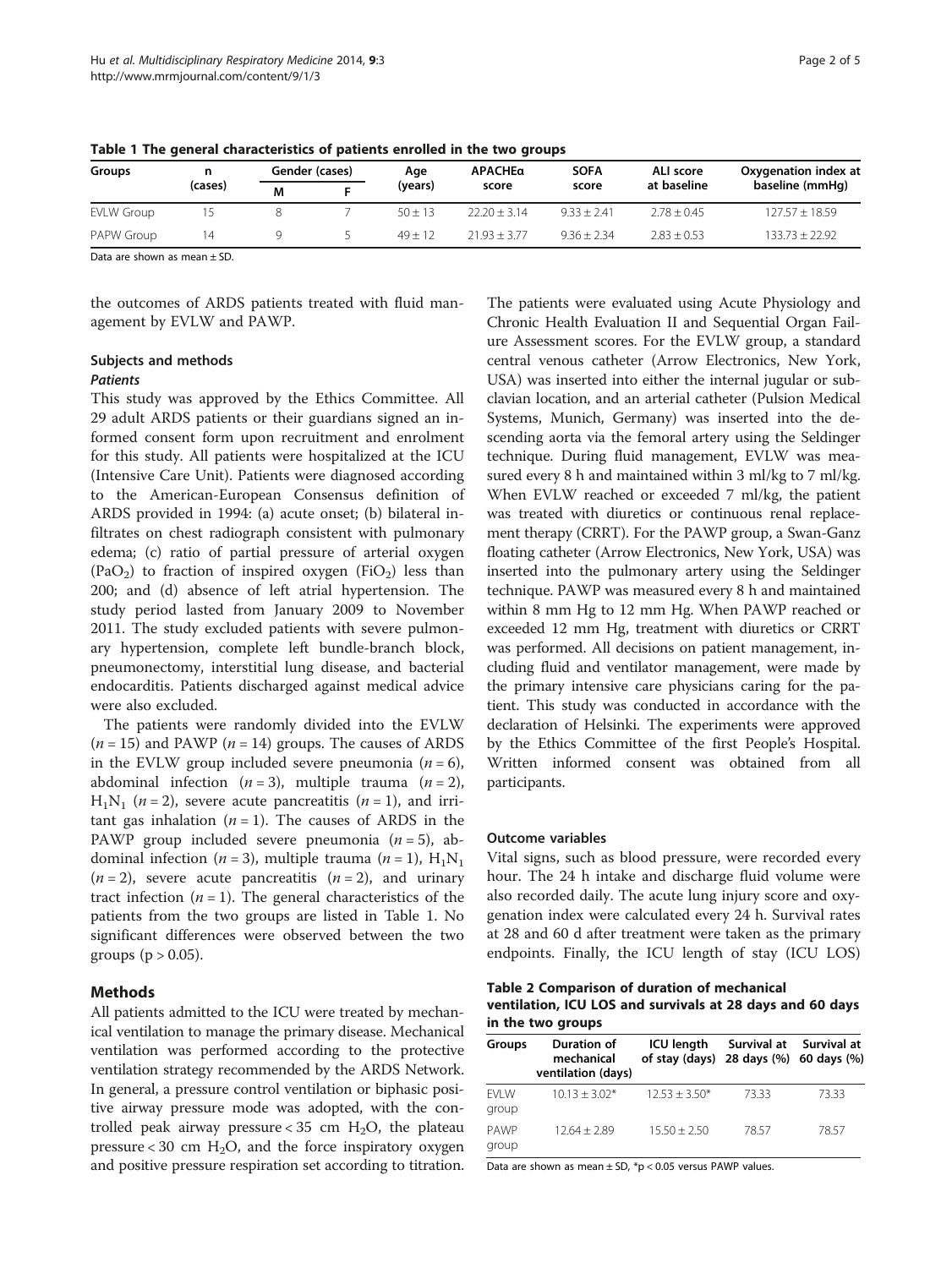| Groups     | <b>Prior treatment</b> |                    | The first day post-treatment The third day post-treatment The fifth day post-treatment |                    |       | p     |
|------------|------------------------|--------------------|----------------------------------------------------------------------------------------|--------------------|-------|-------|
| EVLW group | $2.783 \pm 0.452$      | $2.667 \pm 0.654*$ | $2.311 \pm 0.526*$                                                                     | $1.867 \pm 0.516*$ | 8.678 | 0.000 |
| PAWP group | $2.826 \pm 0.526$      | $2.738 \pm 0.587*$ | $2.381 \pm 0.582$ *                                                                    | $2.092 \pm 0.546*$ | 5.092 | 0.003 |
|            | 0.237                  | 0.307              | 0.340                                                                                  | 1.141              | .302  | 0.273 |
| D          | 0.815                  | 0.761              | 0.736                                                                                  | 0.264              |       |       |

Table 3 Comparison of acute lung injury score in the two groups

Data are shown as mean  $\pm$  SD,  $*$ p < 0.05 versus prior treatment.

was determined as a secondary endpoint to evaluate the curative effect.

#### Statistical analysis

Statistical analysis was performed using the software program SPSS (version 18.0; Chicago, IL, USA). Enumerated data were compared using Fisher's exact test. Continuous data were presented as mean ± standard deviation and compared using two-sample t-tests. Variance analysis was used for the comparisons of data before and after treatment. All statistical tests were two-sided; p < 0.05 was considered to indicate statistical significance.

## Results

# Duration of mechanical ventilation, ICU LOS, fluid balance, and patient survival

The duration of mechanical ventilation and the ICU LOS of patients were significantly lower in the EVLW group than in the PAWP group ( $t = 2.283$  and  $t = 2.612$ , respectively;  $p < 0.05$  for both). The 7 d cumulative fluid balance was  $-783 \pm 391$  ml in the EVLW group and  $-256 \pm 514$  ml in the PAWP group (p < 0.05). Nevertheless, no significant differences were observed in the number of survivors at 28 and 60 d after treatment between the two groups  $(p = 0.542$  for both; Table [2](#page-1-0)).

## Acute lung injury scores

After treatment with EVLW or PAWP, the acute lung injury scores of the patients gradually decreased. This result differed significantly at 1, 3, and 5 d after treatment  $(p < 0.05)$ . However, the scores between the two treatment groups were not significantly different  $(F = 1.302,$ p = 0.273; Table 3).

## Oxygenation index

The oxygenation index dramatically enhanced in the EVLW and PAWP groups as the treatment was continued  $(p < 0.05$  for both groups). Significant differences were observed between the two groups  $(F = 6.437,$  $p = 0.006$ ; Table 4).

# **Discussion**

ARDS usually occurs with noncardiogenic diseases, such as severe infection, shock, trauma, and burns. ARDS is caused by pulmonary edema in the interstitial and alveolar cells, which can be attributed to the damage of pulmonary capillary and alveolar epithelial cells. Pathophysiologically, increased capillary permeability impairs fluid removal from the alveolar space. The accumulation of protein-rich fluids inside the alveoli severely reduces lung volume and lung compliance, as well as disturbs the ventilation-perfusion ratio. ARDS becomes apparent with progressive hypoxemia, clinical respiratory distress, and the heterogeneity of exudative process in chest radiography [\[10](#page-3-0)].

To date, fluid management in patients with ARDS remains an intractable problem. Venous fluid infusion is important for patients with severely damaged pulmonary ventilation to maintain a suitable inner capacity and, consequently, to stabilize blood dynamics and infusion into major organs. However, excess fluid would worsen pulmonary edema and thus damage gas exchange. The strategies used in ICUs for fluid management are classified into two categories: 1) the opening fluid management strategy or wet approach and 2) the restricted or conserved fluid management strategy or dry approach [[11\]](#page-3-0). The ARDS network showed that mortality is not significantly different between the restricted and unrestricted fluid management strategies. However, patients

Table 4 Comparison of oxygenation index in the two groups

| <b>Groups</b> | <b>Prior treatment</b> | The first day<br>post-treatment | The third day<br>post-treatment | The fifth day<br>post-treatment | The fifth day<br>post-treatment |        | D     |
|---------------|------------------------|---------------------------------|---------------------------------|---------------------------------|---------------------------------|--------|-------|
| EVLW group    | $127.568 \pm 18.592$   | $147.066 + 21.339*$             | $173.266 + 23.251**$            | $191.333 + 21.053^{*2}$         | $210.066 + 26.547**$            | 33.118 | 0.000 |
| PAWP group    | $133.733 \pm 22.917$   | $156.000 + 26.94*$              | $157.857 \pm 21.565*$           | $174.571 + 16.232*$             | $185.571 + 17.261*$             | 12.024 | 0.000 |
|               | 0.798                  | 0.996                           | $-1.847$                        | $-2.388$                        | $-2.922$                        | 6.347  | 0.006 |
| D             | 0.431                  | 0.329                           | 0.076                           | 0.024                           | 0.007                           |        |       |

Data are shown as mean  $\pm$  SD,  $*$ p < 0.05 versus prior treatment.  $^{\circ}$ p < 0.05 versus PAWP group.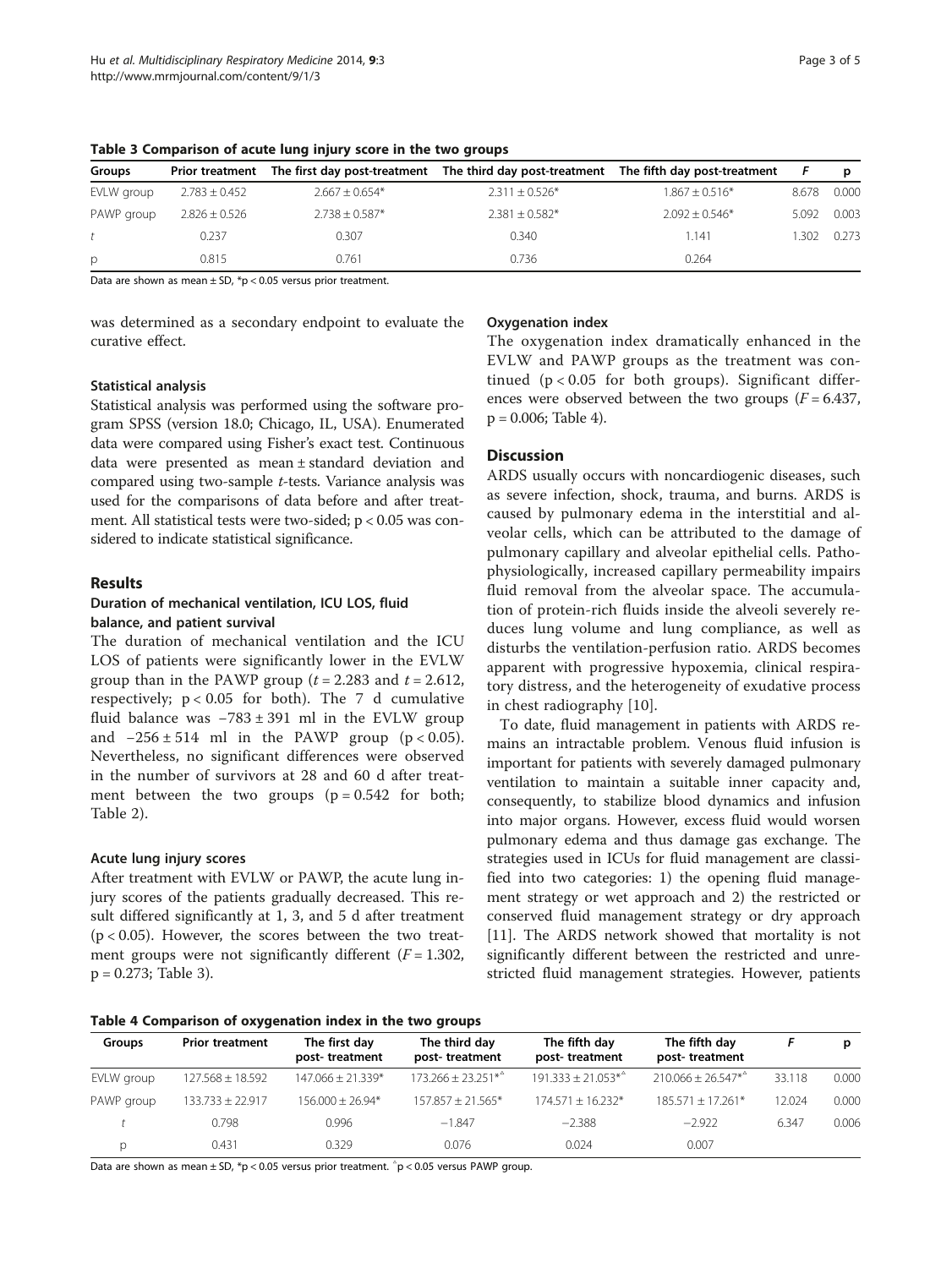<span id="page-3-0"></span>with restricted fluid management (i.e., treatment with diuretics and limited fluid infusion) experience a negative fluid balance on the first week (-136 ± 491 ml vs. 6992 ± 502 ml for unrestricted). Compared with unrestricted fluid management, restricted fluid management yields improved oxygenation index, significantly reduced lung injury score, and significantly shorter ICU LOS [12]. Given the premise of maintaining a stable cycle and organ perfusion, the use of restricted fluid management is more favorable for ARDS patients.

The methods for extenuating pulmonary edema may notably reduce the cardiac output and organ filling defect; however, the incidence of dysfunction in other organs is increased [2,13]. In the present study, the incidence of shock and hypotension did not increase, even when restricted fluid management was used in combination with treatment using diuretics or CRRT. This result may be attributed to our small sample size. Further prospective clinical studies should be performed.

EVLW is a unique method for quantitatively monitoring the injury and permeability of pulmonary capillaries. This parameter is considered an independent risk factor to predict the severity and prognosis of critically ill patients [8,9,14-16]. During the progression of ARDS, the pneumonic oxygenation index and static compliance sharply decrease as EVLW increases [8,17]. Furthermore, CVP and PAWP cannot accurately reflect the changes in pulmonary edema during an illness because the data are influenced by the altered permeability of the capillaries and the mechanical ventilation being used [3,4[,18,19](#page-4-0)]. Due to time and objective case constraints, the sample size in this study is small, and there is no significant difference at primary endpoint between two groups. Conditions permitting, the sample size should be enlarged for further investigation.

# Conclusions

The prognosis of ARDS can be influenced by several factors, such as age, primary diseases, and complications due to multiple organ failure or severe sepsis. These factors are closely associated with the high fatality rate of ARDS. Despite the absence of evidence that the negative fluid balance can be used as an independent prognostic factor, the results of this study showed that EVLW for restricted fluid management improves the oxygenation index better than PAWP. Thus, the duration of mechanical ventilation and ICU LOS can be reduced. Although no significant differences in the overall mortality were observed between the two treatments, EVLW has more clinical value than PAWP in terms of fluid management in patients with ARDS.

#### Competing interests

The authors declare that they have no competing interests.

#### Acknowledgements

The authors want to thank Prof. Wei Cui from The Second Affiliated Hospital of Zhejiang University School of Medicine for his technical guidance and support on PiCCO.

Received: 28 September 2013 Accepted: 7 January 2014 Published: 16 January 2014

#### References

- 1. Ware LB, Matthay MA: The acute respiratory distress syndrome. N Engl J Med 2002, 342:1334–1349.
- 2. Murphy CV, Schramm GE, Doherty JA, Reichley RM, Gajic O, Afessa B, Micek ST, Kollef MH: The importance of fluid management in acute lung injury secondary to septic shock. Chest 2009, 136:102–109.
- 3. Colmenero M, Pérez Villares JM, Fernández Sacristán MA, Garcia Delgado M, FernándezMondéjar E: Effect of pulmonary artery pressure on extravascular lung water in an experimental model of acute lung injury. Acta Anaesthesiol Scand 2005, 49:1449–1455.
- 4. Martin GS, Eaton S, Mealer M, Moss M: Extravascular lung water in ill patients with severe sepsis: a prospective cohort study. Crit Care Med 2005, 9:74–82.
- 5. Sakka SG, Klein M, Reinhart K, Meier-Hellmann A: Prognostic value of extravascular lung water in critically ill patients. Chest 2002, 122:2080–2086.
- 6. Patroniti N, Bellani G, Maggioni E, Manfio A, Marcora B, Pesenti A: Measurement of pulmonary edema in patients with acute respiratory distress syndrome. Crit Care Med 2005, 33:2547–2554.
- 7. Phillips CR, Chesnutt MS, Smith SM: Extravascular lung water in sepsisassociated acute respiratory distress syndrome: indexing with predicted body weight improves correlation with severity of illness and survival. Crit Care Med 2008, 36:69–73.
- 8. Berkowitz DM, Danai PA, Eaton S, Moss M, Martin GS: Accurate characterization of extravascular lung water in acute respiratory distress syndrome. Crit Care Med 2008, 36:1803–1809.
- 9. Craig TR, Duffy MJ, Shyamsundar M, McDowell C, McLaughlin B, Elborn JS, McAuley DF: Extravascular lung water indexed to predicted body weight is a novel predictor of intensive care unit mortality in patients with acute lung injury. Crit Care Med 2010, 38:114–120.
- 10. Bernard GR, Artigas A, Brigham KL, Carlet J, Falke K, Hudson L, Lamy M, Legall JR, Morris A, Spragg R: The American-European consensus conference on ARDS: definitions, mechanisms, relevant outcomes, and clinical trial coordination. Am J Respir Crit Care Med 1994, 149:818–824.
- 11. Fernández-Mondéjar E, Guerrero-López F, Colmenero M: How important is the measurement of extravascular lung water? Curr Opin Crit Care 2007, 13:79–83.
- 12. Wiedemann HP, Wheeler AP, Bernard GR, Thompson BT, Hayden D, de Boisblanc B, Connors AF Jr, Hite RD, Harabin AL: Comparison of two fluidmanagement strategies in acute lung injury. N Engl J Med 2006, 354:2564–2575.
- 13. Rizvi K, Deboisblanc BP, Truwit JD, Dhillon G, Arroliga A, Fuchs BD, Guntupalli KK, Hite D, Hayden D: Effect of airway pressure display on interobserver agreement in the assessment of vascular pressures in patients with acute lung injury and acute respiratory distress syndrome. Crit Care Med 2005, 33:98–103.
- 14. Kuzkov VV, Kirov MY, Sovershaev MA, Kuklin VN, Suborov EV, Waerhaug K, Bjertnaes LJ: Extravascular lung water determined with single transpulmonarythermodilution correlates with the severity of sepsis-induced acute lung injury. Crit Care Med 2006, 34:1647–1653.
- 15. Berkowitz DM, Martin G: Extravascular lung water measurement in acute respiratory distress syndrome. Crit Care Med 2009, 37:378.
- 16. LeTourneau JL, Pinney J, Phillips CR: Extravascular lung water predicts progression to acute lung injury in patients with increased risk. Crit Care Med 2012, 40:847–854.
- 17. Easley RB, Mulreany DG, Lancaster CT, Custer JW, Fernandez-Bustamante A, Colantuoni E, Simon BA: Redistribution of pulmonary blood flow impacts thermodilution-based extravascular lung water measurements in a model of acute lung injury. Anesthesiology 2009, 111:1065–1074.